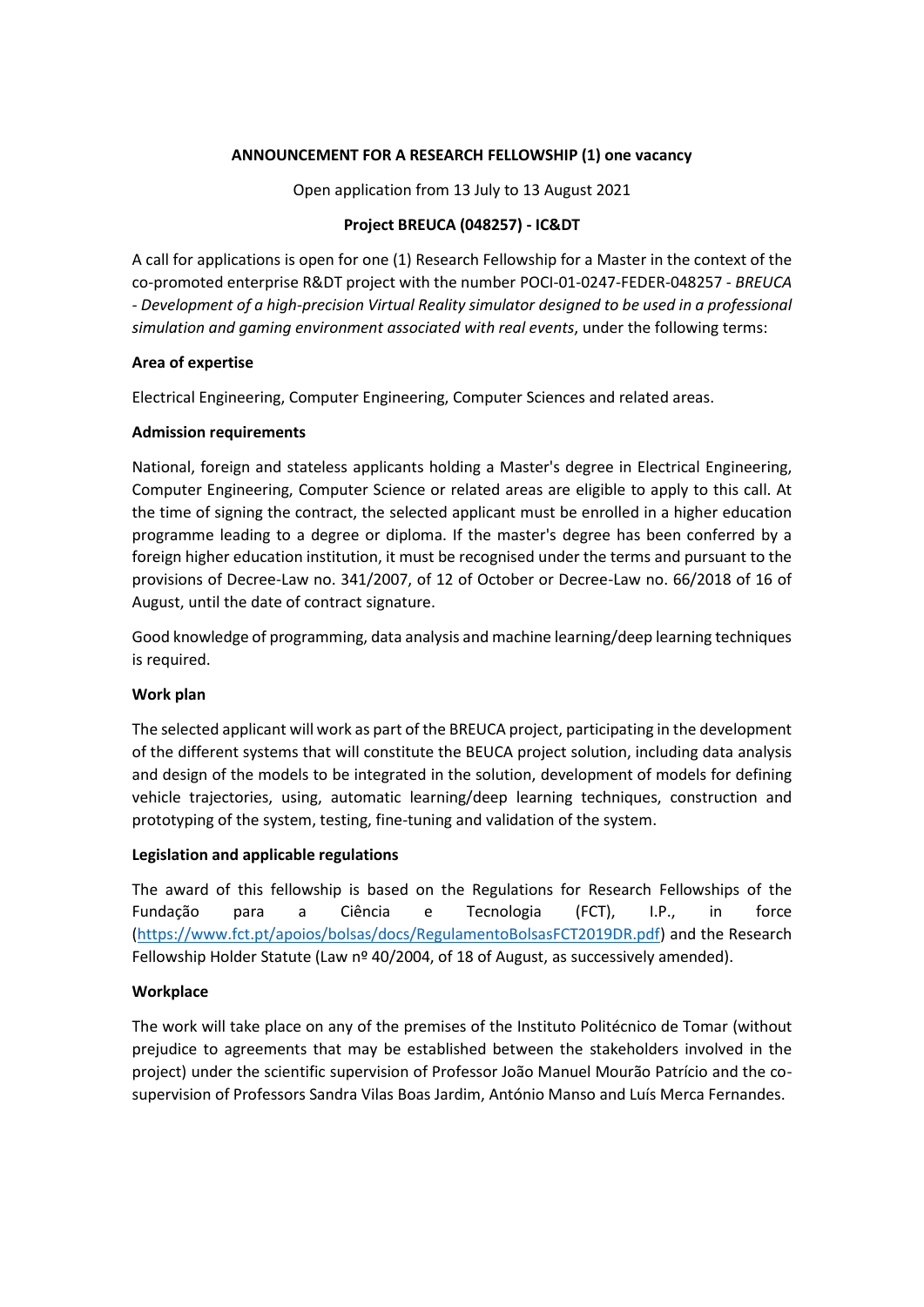## **Fellowship Duration**

The fellowship is held on a full-time basis and has a duration of one year, renewable for up to the same period.

## **Amount of the monthly grant**

The amount of the grant is  $\epsilon$ 1104,64 according to the table of amounts of grants awarded directly by the Fundação para a Ciência e Tecnologia (FCT), I.P. in Portugal [\(https://www.fct.pt/apoios/bolsas/docs/Tabela\\_Valores\\_SMM\\_LOE\\_2021.pdf\)](https://www.fct.pt/apoios/bolsas/docs/Tabela_Valores_SMM_LOE_2021.pdf) plus voluntary social insurance where applicable, as well as personal accident insurance. Payments will be made monthly by bank transfer.

## **Selection methods**

Admissible applications will be scored on a scale from 0 (zero) to 20 (twenty) in each of the following evaluation criteria:

Criterion A - Curriculum Evaluation against the project's objectives and the specific nature of the research work to be developed worth 50%.

Criterion B - Previous experience in scientific projects worth 30%.

Criterion C - Interview to discuss the applicant's CV worth 20%.

The interview may be held in person or remotely and its classification will be the sum of the scores obtained in the following criteria: a) Motivation; b) Autonomy; c) Ability to adapt; d) Communication and oral fluency. These criteria will be graded from zero to twenty, with the total score resulting from the sum of the criteria being divided by four (0 to 20 points).

For the purposes of selection, the applicants will be sorted according to the weighted average of the score obtained in each of the 3 (three) criteria, translated by the following formula:

# Final Score=  $(0, 50 \times A) + (0, 30 \times B) + (0, 20 \times C)$

If none of the applicants are considered to meet the necessary requirements to perform the tasks specified in the Work Plan, the fellowship will not be awarded. Applicants who do not obtain a minimum score of 10 (ten) on a scale of 0 (zero) to 20 (twenty) in any of the selection methods shall be excluded from the selection process.

#### **Composition of the Selection Panel**

Chairman: Professor João Manuel Mourão Patrício (Instituto Politécnico de Tomar); Permanent members: Professor Sandra Vilas Boas Jardim (Instituto Politécnico de Tomar), Professor Ricardo Campos (Instituto Politécnico de Tomar) and Professor Luís Merca Fernandes (Instituto Politécnico de Tomar); Substitute members: Professor Ana Jacinta Pereira da Costa Soares (University of Minho) and Professor António Manso (Instituto Politécnico de Tomar).

#### **Form of publication/notification of results**

Applications will be assessed against the above selection criteria. The final results of the evaluation will be announced within 30 (thirty) working days from the deadline for submission of applications and the list sorted by order of applicants, and the successful applicant will be notified by e-mail as well as the other applicants. If the selected applicant withdraws, the second applicant will automatically be selected from the applicants' ranking list, and so on, until the list